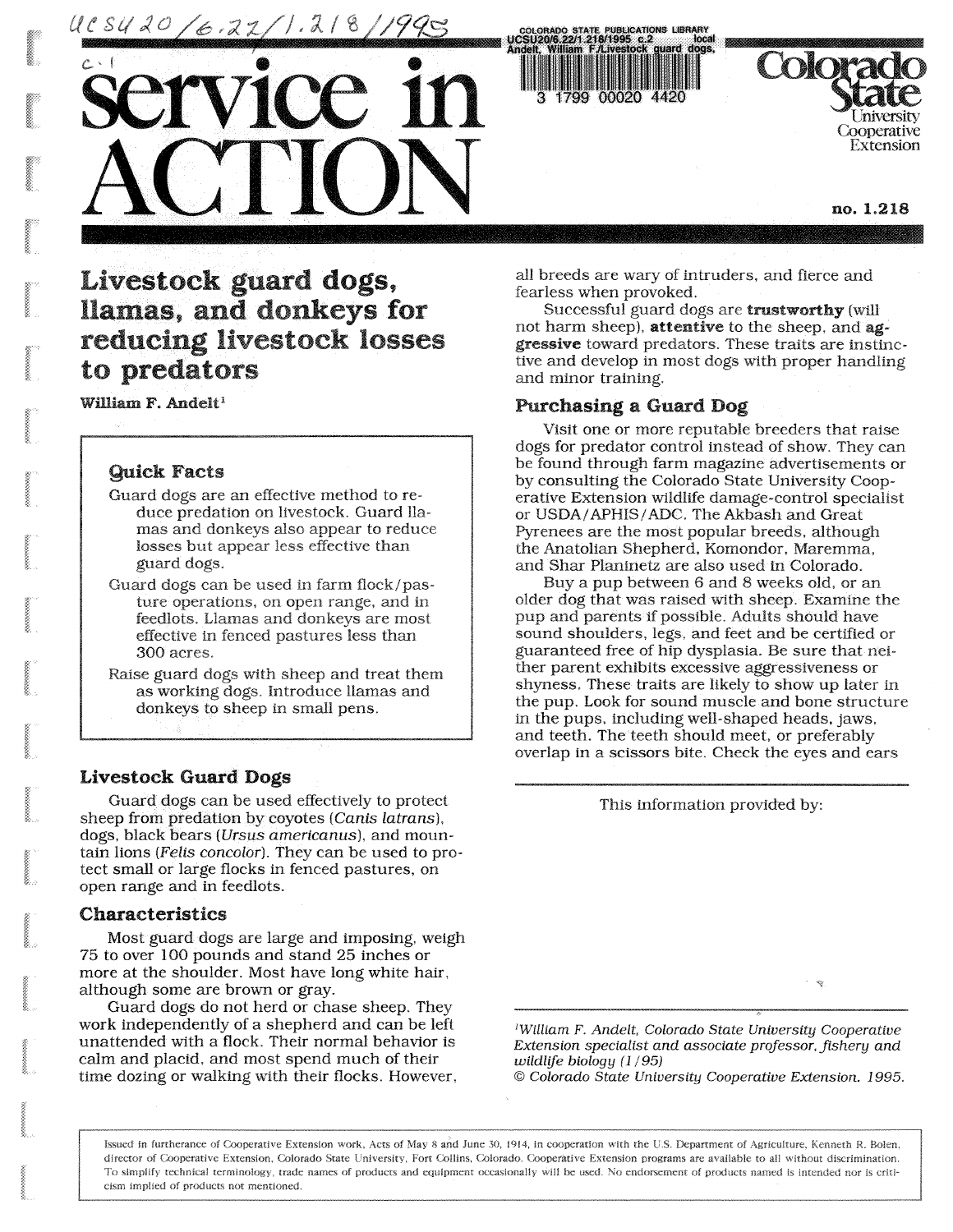for discharges. The pup should be confident, outgoing and friendly. Avoid a pup that seems overly shy or dominates all of its littermates because it may later try to dominate you.

# Rearing and **Training**

Treat your dog like a working partner in the operation from day one. Most troubles occur because the owners forget that the dogs are workers not pets. Do not let the dogs play with children or herd dogs or hang around the house.

Put the dog with sheep and leave it there. The best companions for a small pup are a few head of bum lambs in a small pen, preferably in a barn or isolated away from the flock. Place the pups with lambs at 8 weeks old, when pups develop a strong bond with sheep.

If the pup is very young, put a chickenwire fence between it and the lambs. This gives it regular contact with the lambs but protects it from being trampled. Even when the pup is old enough to be with lambs, it is a good idea to provide a place where it can get away to rest, eat and be alone. A low fence or a creep with a few extra slats works fine. During this early exposure, check the pup regularly and ensure that it adjusts to being with lambs.

As the pup gets older, integrate it into the working operation. Introduce it to equipment, machinery, other livestock (horses, cattle, chickens), and herding dog(s) so later it will not guard the sheep from them. It is important to spend time with the pup so it is not afraid of you and will allow you to catch it later. However, always return it to the lambs after a short time and praise it when it goes into the pen and greets the lambs. Do not pet or reward the dog when it wanders away from the sheep.

Begin the dog in obedience training ("come", "no") during its early exposure to sheep. Supervise the dog when it is first introduced to newborn lambs and reprimand it if it chases sheep. Remember, the dog is a working partner in your operation and cannot perform this role if it does not understand its job.

As the dog gets older, give it more opportunities to make decisions and take responsibilities. Move it from a small pen to a larger pen to a pasture, and from a few head of lambs to the flock it eventually will guard. Observe the dog carefully, especially after each move or change in routine. Make sure it adjusts properly, and correct any undesirable behaviors early. It is especially important that the dog remains with the sheep. Return the dog to the flock any time it tries to leave. Always praise the dog when it stays with the flock.

Raise the pup with lambs that you intend to incorporate into the main flock. Once one group of sheep accepts the dog, other sheep unaccustomed to guard dogs tend to accept it more quickly. If your sheep are spooky of a new dog, it may be best to introduce them in a small corral.

Routine worming, vaccination, and examination of your dog are essential for good health and performance. Regularly check ear canals, eyes, mouth and feet. Keep nails and hair on feet and under tail clipped, if needed. Look for cuts and

scratches that can become infected or abscessed. You may need to shear or brush the dog's coat during hot weather. Provide high-quality dog food in a self-feeder near the sheep at all times. Put a barrier around the feeder to exclude the sheep, or the dog may remain near the feeder, guarding it from the sheep.

# How **Do Guard** Dogs **Work?**

Rearing guard dogs with sheep creates an attachment or bond between the dog and the sheep. As the dog matures, it spends much of its time near the sheep and repels other animals that enter its personal space. This aggressiveness is limited by a decreased tendency to chase, a product of generations of selection for dogs that do not chase sheep. Even if the dog chases an intruding coyote away, it soon stops the chase and returns to the flock.

# Signs of a Working Dog

When your dog matures and begins to work it will stay with the sheep willingly and its barking and scent-marking with urine will increase. These behaviors notify coyotes that a dog is present and help deter them from approaching the sheep. Coyotes usually remain in the area but are prevented from killing sheep.

Some Akbash and Great Pyrenees begin working at 6 months of age, whereas Komondors usually start later. Most dogs become more effective as they age. Once they learn their job is to guard the sheep, they usually work out the details without training. This may even mean coming back to the barn or farm yard during the day if the sheep are kept close to the house. The important thing is that they are with the sheep when the danger from predators is highest.

# **How Many Guard Dogs Are Needed?**

Most producers that have less than 200 sheep, or graze sheep in less than 200-acre fields, usually use one or two guard dogs. Producers that graze 1,000 ewes and their lambs on open range often use two to five (usually three) dogs. The number of dogs used usually depends on the extent of predation, dispersion of sheep, and amount of brushy cover on the range.

# **Costs**

Great Pyrenees pups cost \$150 to \$350, whereas Akbash pups cost \$300 to \$500. Adult Great Pyrenees usually cost \$300 to over \$500 and adult Akbash are \$500 to over \$1,000. Prices vary with the breeders reputation, age of dog, registration, guarantees, and supply and demand. Annual maintenance costs (feeding, health care) average around \$250, but vary widely.

Assuming a livestock producer buys an adult Great Pyrenees for \$500, with average annual costs of \$250, the cost of using the dog (depreciated over five years) is about \$350 per year. A dog needs to save only six lambs or less per year to "earn its keep." There also are indirect benefits of the dog (eg., no need to confine sheep at night, increased efficiency of pasture usage, increased flock size) that are difficult to estimate in dollars and are not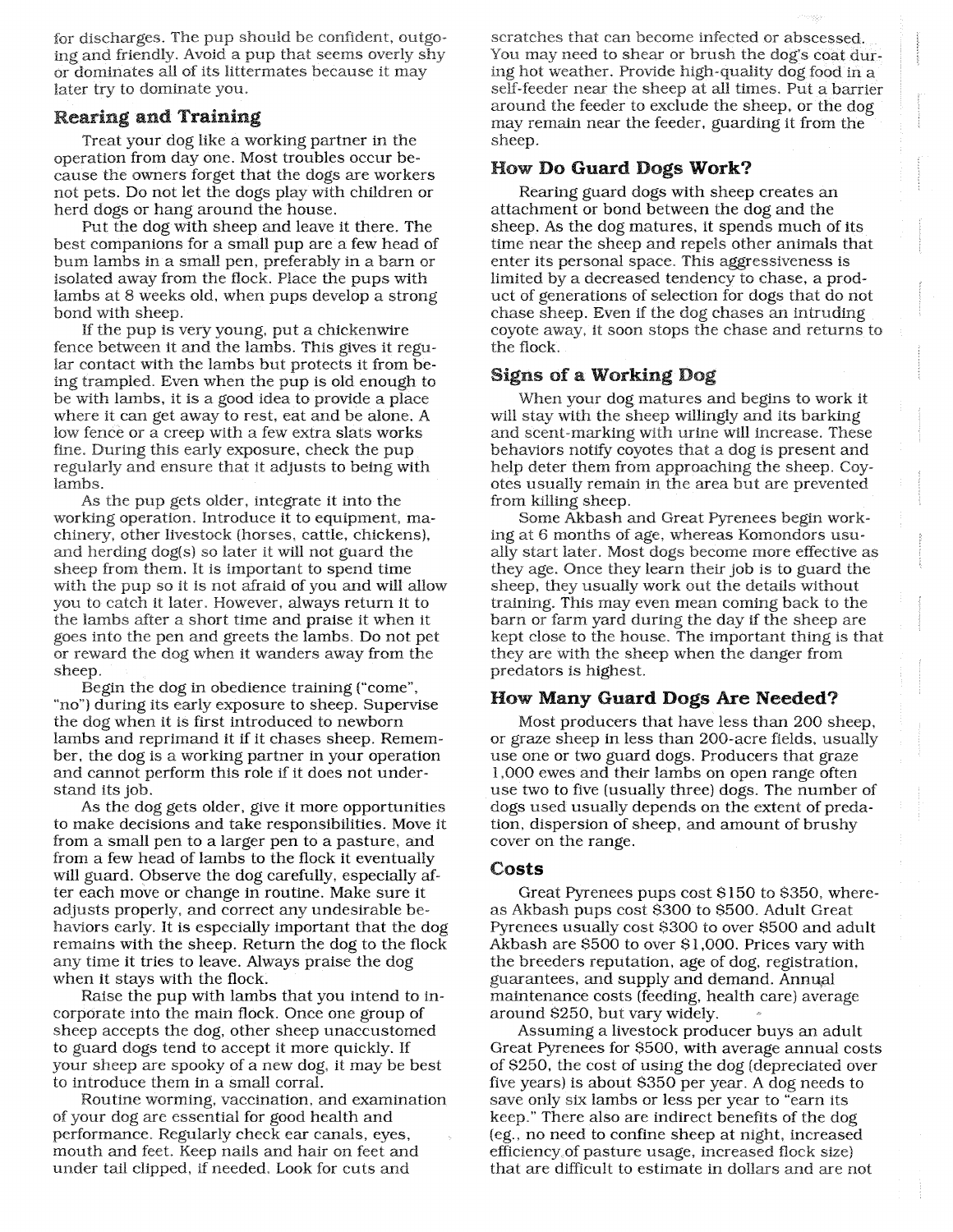Included in these figures. Colorado producers indicate that dogs older than 9 months save more time in sheep management than the amount of time spent feeding and working with each dog.

## **Effectiveness of** Guard Dogs

Guard dogs significantly reduced coyote predation on domestic sheep in Colorado during 1986. Producers with guard dogs lost an average of 0.4 percent of their ewes and 1.2 percent of their lambs to coyotes, whereas producers without guard dogs lost 0.8 percent to 1.5 percent of their ewes and 4.7 percent to 9.6 percent of their lambs.

The number of Colorado sheep producers using guard dogs increased from about 25 in 1986 to over 161 in 1993. The percentage of sheep with dogs in fenced pastures and on open range increased from about 7 percent in 1986 to about 65 percent in 1993. A total of 129 of these producers estimated that their 401 dogs reduced predation losses by \$914,000 in 1993.

Of 180 producers using guard dogs in Colorado between 1990 and 1993, 153 (85 percent) rated their dogs' overall predator control performance as excellent or good, 12 percent as fair, and 3 percent as poor. The number of producers rating their dogs as excellent or good at reducing predation by specific predators was: 160 of 180 (89 percent) for coyotes, 48 of 67 (72 percent) for black bears, 34 of 46 (74 percent) for mountain lions and 95 of 122 (78 percent) for domestic dogs. A total of 174 of 182 producers (96 percent) would recommend use of guard dogs to other producers. Fourteen of 21 producers in Colorado and 15 of 17 producers in Kansas indicated that guard dogs reduced their reliance on, other predator control techniques.

Dr. Jeff Green and Roger Woodruff reported that the success rate in protecting livestock did not vary between Great Pyrenees, Komondors, Akbash, Anatolian Shepherds, Maremma, and hybrids, nor did the rate of success differ between males and females or intact and neutered dogs. However, neutering may decrease wandering. Dogs reared with livestock from less than 2 months old had a significantly higher rate of success than dogs that were greater than 2 months old when placed with livestock.

## Advantages **and Disadvantages**

The major advantages of using guard dogs include: decreases or eliminates predation, reduced labor to confine sheep at night, more efficient use of pastures for grazing, reduced reliance on other predator control techniques, and greater peace of mind.

Major disadvantages of guarding dogs include: some dogs harass, injure or kill sheep; some dogs do not stay with sheep; some dogs are aggressive toward people; and the dogs can be subject to injury and premature death. Few owners experience all the problems or all the benefits. Many of the disadvantages are relatively uncommon. Most producers surveyed feel strongly that the advantages of their dog(s) far outweigh the disadvantages.

Guard dogs are not compatible with toxicants to control predators. Some producers train dogs to avoid M-44s by allowing them to set off M-44s

loaded with pepper. However, any mistakes by the dog are likely fatal. Dogs that have been tied probably will not die if captured in a snare. Most dogs probably will not be injured in traps if removed in reasonable time. The principal causes of premature death are accidents (dogs hit on the road) and shooting. Contact neighbors and tell them about the dog and post a notice about the dog near public roads.

Komondors appear more aggressive toward people than Akbash, Great Pyrenees, and Anatolians. In areas where encounters between guard dogs and humans are likely, such as on public lands, consider less aggressive breeds.

Guard dogs are not a cure-all for the predator problem. Their effectiveness is influenced by a variety of factors and their use requires a strong commitment by the owners. The use and effectiveness of guard dogs has increased with additional research and experience, but some livestock producers continue to require other animal damage-control measures in addition to their dogs.

#### **Llamas**

During 1990, Iowa State University researchers surveyed 145 producers, primarily in Montana, Wyoming, Colorado, California, and Oregon, to determine the effectiveness of llamas *(Llama glama)*  for reducing coyote and dog predation on sheep. Producers reported that they lost an average of 21 percent of their ewes and lambs annually before acquiring a llama and 7 percent afterwards. An average annual savings of \$1,253 was reported by 87 of the producers. Eighty percent of the producers rated their guard llamas as effective or very effective.

Llamas are naturally aggressive toward coyotes and dogs. Typical responses of llamas to coyotes and dogs are: being alert, alarm calling, walking to or running toward the predator, chasing, kicking, or pawing the predator, herding the sheep, or positioning themselves between the sheep and predator.

The average producer used one gelded male llama for 250 to 300 sheep in 250 to 300 acre pastures. One llama was more effective than multiple llamas. The effectiveness of gelded males, intact males, and females was similar. However, more intact males (25 percent of 61) than gelded males (5 percent of 135) attempted to breed ewes. Some llamas were aggressive toward the sheep.

Nearly all llamas in the Iowa survey were not raised with sheep and were not trained to guard sheep. The adjustment period for the llamas and sheep lasted only a few hours for half the llamas, and nearly 80 percent adjusted within a week. Llamas introduced to sheep in corrals were apparently more effective guardians initially than those introduced in pastures, but in time losses were similar. Otherwise, the llamas' success was not related to age of llama when introduced, age of llama (after 1 or 2 years old) when guarding, if lambs were present or absent when the llama was introduced, or between open and covered (forested, shrublands, gullies, ravines, etc.) habitat.

Gelded males cost \$700 to \$800 and intact males about \$100 less. Most producers reported